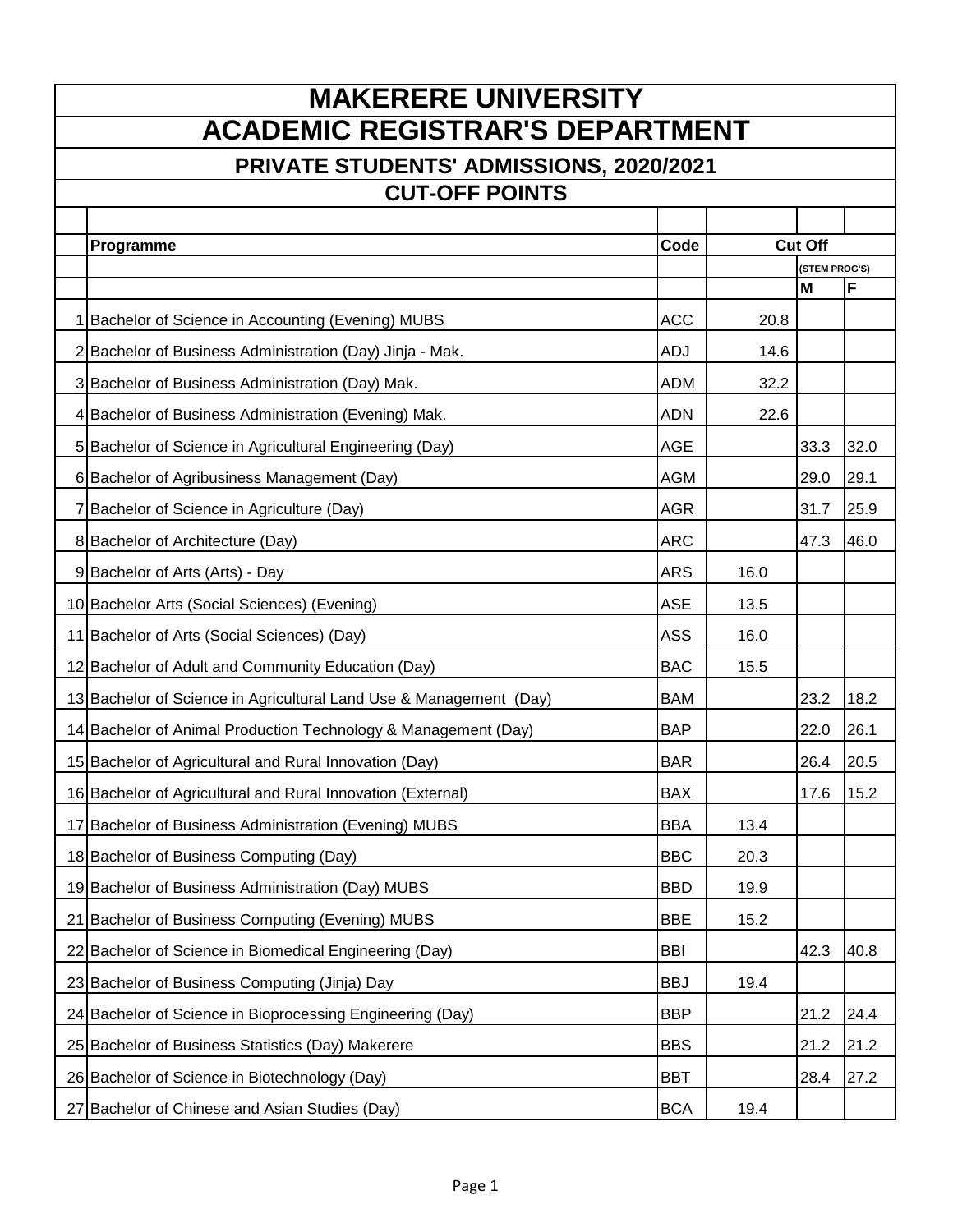| 28 Bachelor of Science in Conservation Biology (Day)                      | <b>BCB</b> |      | 15.4 | 21.0 |
|---------------------------------------------------------------------------|------------|------|------|------|
| 29 Bachelor of Chinese and Asian Studies (Evening)                        | <b>BCC</b> | 20.3 |      |      |
| 30 Bachelor of Adult and Community Education (Evening)                    | <b>BCE</b> | 15.0 |      |      |
| 31 Bachelor of Catering & Hotel Mananement (Day)                          | <b>BCM</b> | 17.3 |      |      |
| 32 Bachelor of Community Psychology (Day)                                 | <b>BCO</b> | 15.6 |      |      |
| 33 Bachelor of Arts in Development Economics (Jinja-Mak) Evening          | <b>BDA</b> |      |      |      |
| 34 Bachelor of Arts in Drama and Film (Day)                               | <b>BDF</b> | 16.6 |      |      |
| 35 Bachelor of Dental Laboratory Technology (Day)                         | <b>BDT</b> |      | 27.2 | 17.5 |
| 36 Bacholor of Arts in Economics (Day) MUBS                               | <b>BEC</b> | 12.5 |      |      |
| 37 Bachelor of Environmental Health Science                               | <b>BEH</b> |      | 31.7 | 31.8 |
| 38 Bachelor of Entreprenuership and Small Business Management (Jinja) Day | <b>BEJ</b> | 19.2 |      |      |
| 39 Bachelor of Community Psychology (Evening)                             | <b>BEP</b> | 14.9 |      |      |
| 40 Bachelor of Enterprenuership & Small Business Management (Day) MUBS    | <b>BES</b> | 25.4 |      |      |
| 41 Bachelor of Science in Fisheries and Aquaculture (Day)                 | <b>BFS</b> |      | 16.0 | 17.7 |
| 42 Bachelor of Geographical Sciences (Day)                                | <b>BGS</b> |      | 20.0 | 17.6 |
| 43 Bachelor of Human Resource Management (Evening) MUBS                   | <b>BHE</b> | 14.8 |      |      |
| 44 Bachelor of Tourism and Hospitality Management - Jinja                 | <b>BHJ</b> |      |      |      |
| 45 Bachelor of Human Resource Management (Day) MUBS                       | <b>BHM</b> | 19.7 |      |      |
| 46 Bachelor of Information Systems & Technology (Eveing) Jinja - Mak      | <b>BIA</b> |      |      |      |
| 47 Bachelor of International Business (Day) MUBS                          | <b>BIB</b> | 14.4 |      |      |
| 48 Bachelor of Science in Industrial Chemistry (Day)                      | <b>BIC</b> |      | 38.0 | 37.0 |
| 49 Bachelor of Office and Information Management (Day)                    | <b>BIM</b> | 16.2 |      |      |
| 50 Bachelor of Industrial & Organisation Psychology (Day)                 | <b>BIP</b> | 16.8 |      |      |
| 51 Bachelor of Tourism and Hospitality Management - Jinja                 | <b>BJA</b> |      |      |      |
| 52 Bachelor of Business Computing (Jinja) Evening                         | <b>BJB</b> |      |      |      |
| 53 Bachelor of Journalism & Communication (Day)                           | <b>BJC</b> | 38.8 |      |      |
| 54 Bachelor of Journalism & Communication (Evening)                       | <b>BJE</b> | 32.2 |      |      |
| 55 Bachelor of Commerce (Jinja - MUBS) Evening                            | <b>BJJ</b> |      |      |      |
| 56 Bachelor of Commerce (Jinja - MUBS) Day                                | <b>BJO</b> | 12.2 |      |      |
| 57 Bachelor of Science in Accounting Jinja - MUBS                         | <b>BJS</b> | 16.7 |      |      |
| 58 Bachelor of Industrial Livestock and Business (Day)                    | <b>BLB</b> |      | 16.7 | 16.6 |
| 59 Bachelor of Library and Information Science (Evening)                  | <b>BLE</b> | 17.0 |      |      |
| 60 Bachelor of Leadership and Governance (Day)                            | <b>BLG</b> | 18.3 |      |      |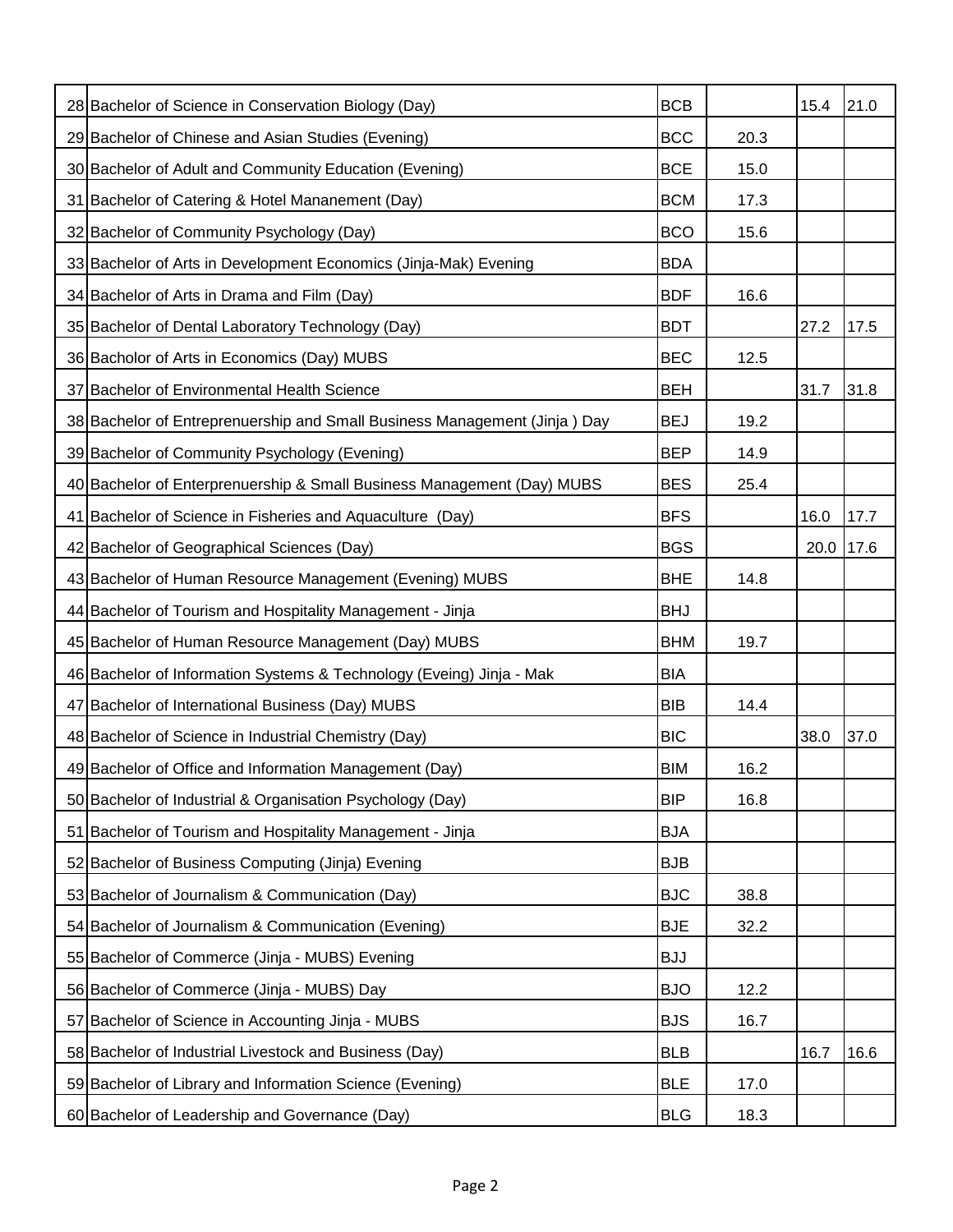| 61 Bachelor of Leasure and Hospitality Management (Day)             | <b>BLH</b> | 16.0 |           |      |
|---------------------------------------------------------------------|------------|------|-----------|------|
| 62 Bachelor of Biomedical Laboratory Technology (Evening)           | <b>BLT</b> |      | 32.5      | 31.9 |
| 63 Bachelor of Science in Accounting (Mbarara) Day                  | <b>BMA</b> | 17.9 |           |      |
| 64 Bachelor of Science in Marketing (Evening)                       | <b>BME</b> | 15.4 |           |      |
| 65 Bachelor of Business Administration (Mbale) MUBS                 | <b>BML</b> | 14.3 |           |      |
| 66 Bachelor of Business Adminstration (Day) Mbarara                 | <b>BMM</b> | 14.3 |           |      |
| 67 Bachelor of Science in Medical Radiography (Day)                 | <b>BMR</b> |      | 42.5 40.5 |      |
| 68 Bachelor of Science in Meteorology (Day)                         | <b>BMT</b> |      | 28.3      | 22.5 |
| 69 Bachelor of Business Administration (Evening) Mbarara - MUBS     | <b>BNM</b> | 17.3 |           |      |
| 70 Bachelor of Science in Forestry                                  | <b>BOF</b> |      | 24.1      | 24.3 |
| 71 Bachelor of Office and Information Management (Evening)          | <b>BOM</b> | 16.8 |           |      |
| 72 Bachelor of Industrial & organisational Psychology (Evening)     | <b>BOP</b> | 17.0 |           |      |
| 73 Bachelor of Science in Petroleum Geoscience and Production (Day) | <b>BPG</b> |      | 40.7      | 35.9 |
| 74 Bachelor of Population Studies (Day)                             | <b>BPS</b> | 15.4 |           |      |
| 75 Bachelor of Optometry (Day)                                      | <b>BPT</b> |      | 45.0      | 43.0 |
| 76 Bachelor of Science in Quantitative Economic (Day)               | <b>BQE</b> |      | 28.5      | 28.6 |
| 77 Bachelor of Records & Archives Management (Day)                  | <b>BRA</b> | 26.7 |           |      |
| 78 Bachelor of Catering and Hotel Management (Day) Jinja - MUBS     | <b>BRC</b> | 17.8 |           |      |
| 79 Bachelor of Records & Archives Management (Evening)              | <b>BRE</b> | 13.8 |           |      |
| 80 Bachelor of Business Administration (Day) Jinja - MUBS           | <b>BRJ</b> | 17.4 |           |      |
| 81 Bachelor of Real Estate Business Management (Day)                | <b>BRM</b> | 17.5 |           |      |
| 82 Bachelor of Business Administration (Eveing) Jinja - MUBS        | <b>BRO</b> | 17.7 |           |      |
| 83 Bachelor of Science in Accounting (Day) MUBS                     | <b>BSA</b> | 17.1 |           |      |
| 84 Bachelor of Science in Biomedical Sciences (Day)                 | <b>BSB</b> |      | 41.7      | 40.4 |
| 85 Bachelor of Science in Finance (Day) MUBS                        | <b>BSF</b> | 15.4 |           |      |
| 86 Bachelor of Information Systems and Technology (Evening)         | <b>BSI</b> |      | 23.1      | 19.3 |
| 87 Bachelor of Information Systems and Technology (Day) Jinja - Mak | <b>BSJ</b> |      |           |      |
| 88 Bachelor of Science of Speech & Language Therapy (Day)           | <b>BSL</b> |      | 29.4      | 27.8 |
| 89 Bachelor of Science in Marketing (Evening)                       | <b>BSM</b> | 19.1 |           |      |
| 90 Bachelor of Sports Science (Day)                                 | <b>BSP</b> |      | 27.3      | 20.7 |
| 91 Bachelor of Business Administration (Evening) Arua - MUBS        | <b>BSU</b> | 14.2 |           |      |
| 92 Bachelor of Science in Software Engineering (Day)                | <b>BSW</b> |      | 39.5      | 34.8 |
| 93 Bachelor of International Business (Evening)                     | <b>BTB</b> | 15.5 |           |      |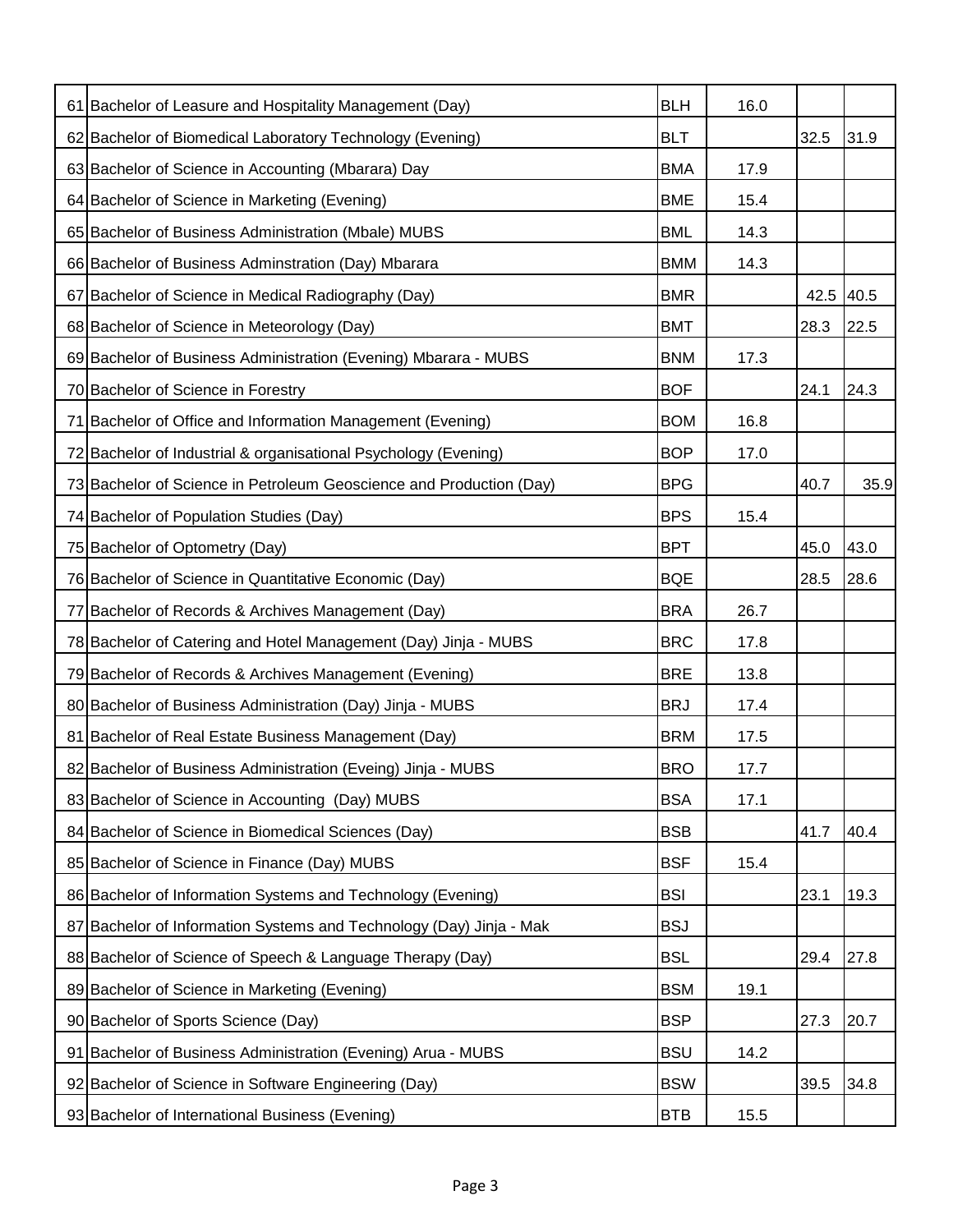| 94 Bachelor of Science in Tourism and Hospitality Management (Day)       | <b>BTH</b> | 13.2 |      |       |
|--------------------------------------------------------------------------|------------|------|------|-------|
| 95 Bachelor of Travel & Tourism Management (Day)                         | <b>BTT</b> | 14.3 |      |       |
| 96 Bachelor of Urban & Regional Planning (Day)                           | <b>BUP</b> | 23.1 |      |       |
| 97 Bachelor of Business Statistics (Day) MUBS                            | <b>BUS</b> | 11.6 |      |       |
| 98 Bachelor of Environmental Science (Day)                               | <b>BVS</b> |      | 19.1 | 16.6  |
| 99 Bachelor of Science (Water and Irrigation Engineering)                | <b>BWE</b> |      | 36.2 | 32.7  |
| 100 Bachelor of Cytotechnology (Day)                                     | <b>BYT</b> |      | 40.9 | 40.2  |
| 101 Bachelor of Youth Development Work (Day)                             | <b>BYW</b> | 16.3 |      |       |
| 102 Bachelor of Commerce (Evening)                                       | CEO        | 14.8 |      |       |
| 103 Bachelor of Science in Civil Engineering (Afternoon)                 | <b>CIA</b> |      | 47.9 | 47.1  |
| 104 Bachelor of Science in Civil Engineering (Day)                       | <b>CIV</b> |      | 49.8 | '48.3 |
| 105 Bachelor of Science in Computer Engineering (Evening)                | <b>CME</b> |      | 40.0 | 28.0  |
| 106 Bachelor of Commerce (Day) Mbarara - MUBS                            | <b>CMM</b> | 11.9 |      |       |
| 107 Bachelor of Science in Computer Engineering (Day)                    | <b>CMP</b> |      | 40.9 | 31.1  |
| 108 Bachelor of Commerce (Evening) MUBS                                  | <b>COB</b> | 10.5 |      |       |
| 109 Bachelor of Commerce (Day) Makerere                                  | <b>COE</b> | 28.6 |      |       |
| 110 Bachelor of Commerce (Day) Jinja - Mak.                              | COJ        |      |      |       |
| 111 Bachelor of Commerce (Day) MUBS                                      | <b>COM</b> | 18.6 |      |       |
| 112 Bachelor of Commerce (External)                                      | COX        | 08.4 |      |       |
| 113 Bachelor of Procurement & Supply Chain Management (Day) Jinja - MUBS | <b>CRJ</b> | 18.0 |      |       |
| 114 Bachelor of Procurement & Supply Chain Management (Eve) Jinja - MUBS | <b>CRO</b> | 21.4 |      |       |
| 115 Bachelor of Science in Computer Science (Day) Makerere               | <b>CSC</b> |      | 30.5 | 21.1  |
| 116 Bachelor of Science in Computer Science (Evening) Makerere           | <b>CSE</b> |      | 16.1 | 19.8  |
| 117 Bachelor of Science in Computer Science (Day) Jinja - Mak.           | <b>CSJ</b> |      |      |       |
| 118 Bachelor of Arts of Development Economics (Day)                      | <b>DEC</b> | 18.3 |      |       |
| 119 Bachelor of Arts in Development Economics (Evening)                  | <b>DEE</b> | 19.8 |      |       |
| 120 Bachelor of Arts in Development Economics (Day) Jinja - Mak.         | <b>DEJ</b> |      |      |       |
| 121 Diploma in Performing Arts (Day)                                     | <b>DPA</b> |      |      |       |
| 122 Bachelor of Development Studies (Evening) Mak                        | <b>DVE</b> | 14.5 |      |       |
| 123 Bachelor of Development Studies (Day) Jinja - Mak.                   | <b>DVJ</b> | 17.2 |      |       |
| 124 Bachelor of Development Studies (Day) Mak.                           | <b>DVS</b> | 17.1 |      |       |
| 125 Bachelor of Arts in Economics (Eve) Mak                              | ECE        | 10.6 |      |       |
| 126 Bachelor of Arts in Economics (Jinja - Mak) Day                      | <b>ECJ</b> |      |      |       |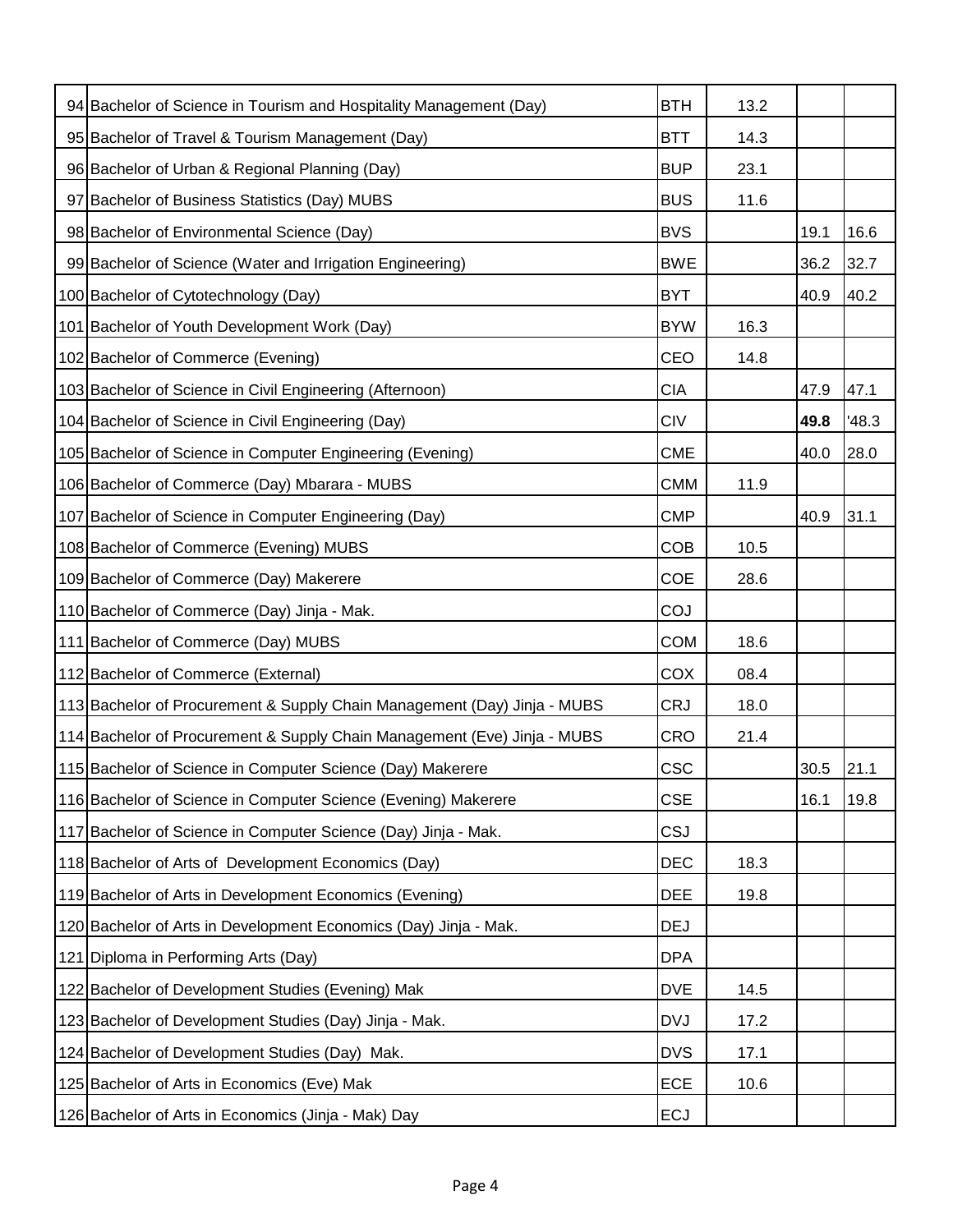| 127 Bachelor of Arts in Economics (Day) Mak                                    | ECO        | 21.2 |      |      |
|--------------------------------------------------------------------------------|------------|------|------|------|
| 128 Bachelor of Arts with Education (Day)                                      | <b>EDA</b> | 14.2 |      |      |
| 129 Bachelor of Science with Education (Biological) Day                        | EDB        |      | 32.3 | 25.8 |
| 130 Bachelor of Science with Education (Physical) Day                          | <b>EDP</b> |      | 35.6 | 26.0 |
| 131 Bachelor of Science with Education (Economics) Day                         | EEC        |      | 27.1 | 21.2 |
| 132 Bachelor of Science in Electrical Engineering (Afternoon)                  | <b>ELA</b> |      | 46.5 | 44.0 |
| 133 Bachelor of Science in Electrical Engineering (Day)                        | <b>ELE</b> |      | 47.8 | 44.3 |
| 134 Bachelor of Industrial & Fine Art (Day)                                    | <b>FIN</b> | 29.9 |      |      |
| 135 Bachelor of Science in Food Science and Technology (Day)                   | <b>FST</b> |      | 35.3 | 35.3 |
| 136 Bachelor of Human Resource Management (Day) Mbale                          | <b>HML</b> | 22.2 |      |      |
| 137 Bachelor of Human Resource Management (Day) Mbarara - MUBS                 | <b>HNM</b> | 16.8 |      |      |
| 138 Bachelor of Science in Horticulture (Day)                                  | <b>HOT</b> |      | 24.0 | 22.8 |
| 139 Bachelor of Human Resource Management (Day) Jinja - MUBS                   | <b>HSJ</b> | 16.2 |      |      |
| 140 Bachelor of Human Resource Management (Jinja) Evening                      | <b>HSO</b> | 16.7 |      |      |
| 141 Bachelor in Science in Human Nutrition                                     | <b>HUN</b> |      | 34.6 | 36.2 |
| 142 Bachelor of Information Systems and Technology                             | <b>IST</b> |      | 29.2 | 18.6 |
| 143 Bachelor of Business Administration (Afternoon) Jinja - Mak                | <b>JAA</b> | 14.7 |      |      |
| 144 Bachelor of Entreprenuership and Small Business Management (Evening) Jinja | <b>BEJ</b> |      |      |      |
| 145 Bachelor of Science in Computer Science (Afternoon) Jinja - Mak            | <b>JCA</b> |      |      |      |
| 146 Bachelor of Arts in Development Economics (Afternoon) Jinja - Mak          | JDA        | 17.0 |      |      |
| 147 Bachelor of Arts in Economics (Day) Jinja - Mak                            | <b>JEA</b> |      |      |      |
| 148 Bachelor of Commerce (Afternoon) Jinja - Mak                               | <b>JOA</b> |      |      |      |
| 149 Bachelor of Arts (Arts) - Jinja-Mak (                                      | <b>JRA</b> |      |      |      |
| 150 Bachelor of Leadership and Governance (Evening)                            | <b>LGM</b> | 16.3 |      |      |
| 151 Bachelor of Library and Information Science (Day)                          | <b>LIS</b> | 18.9 |      |      |
| 152 Bachelor of Science in Land Surveying & Geomatics (Day)                    | <b>LSG</b> |      | 43.3 | 38.9 |
| 153 Bachelor of Medicine & Bachelor of Surgery (Day)                           | <b>MAM</b> |      | 46.6 | 44.8 |
| 154 Bachelor of Science in Mechanical Engineering (Afternoon)                  | <b>MEA</b> |      | 43.7 | 34.7 |
| 155 Bachelor of Science in Mechanical Engineering (Day)                        | <b>MEC</b> |      | 45.9 | 41.7 |
| 156 Bachelor of Biomedical Laboratory Technology (Day)                         | <b>MLT</b> |      | 37.1 | 36.2 |
| 157 Bachelor of Travel & Tourism Management (Mbarara) Day                      | <b>MTM</b> | 19.4 |      |      |
| 158 Bachelor of Arts in Music (Day)                                            | <b>MUS</b> | 18.8 |      |      |
| 159 Bachelor of Science in Nursing (Day)                                       | <b>NUR</b> |      | 41.5 | 41.5 |